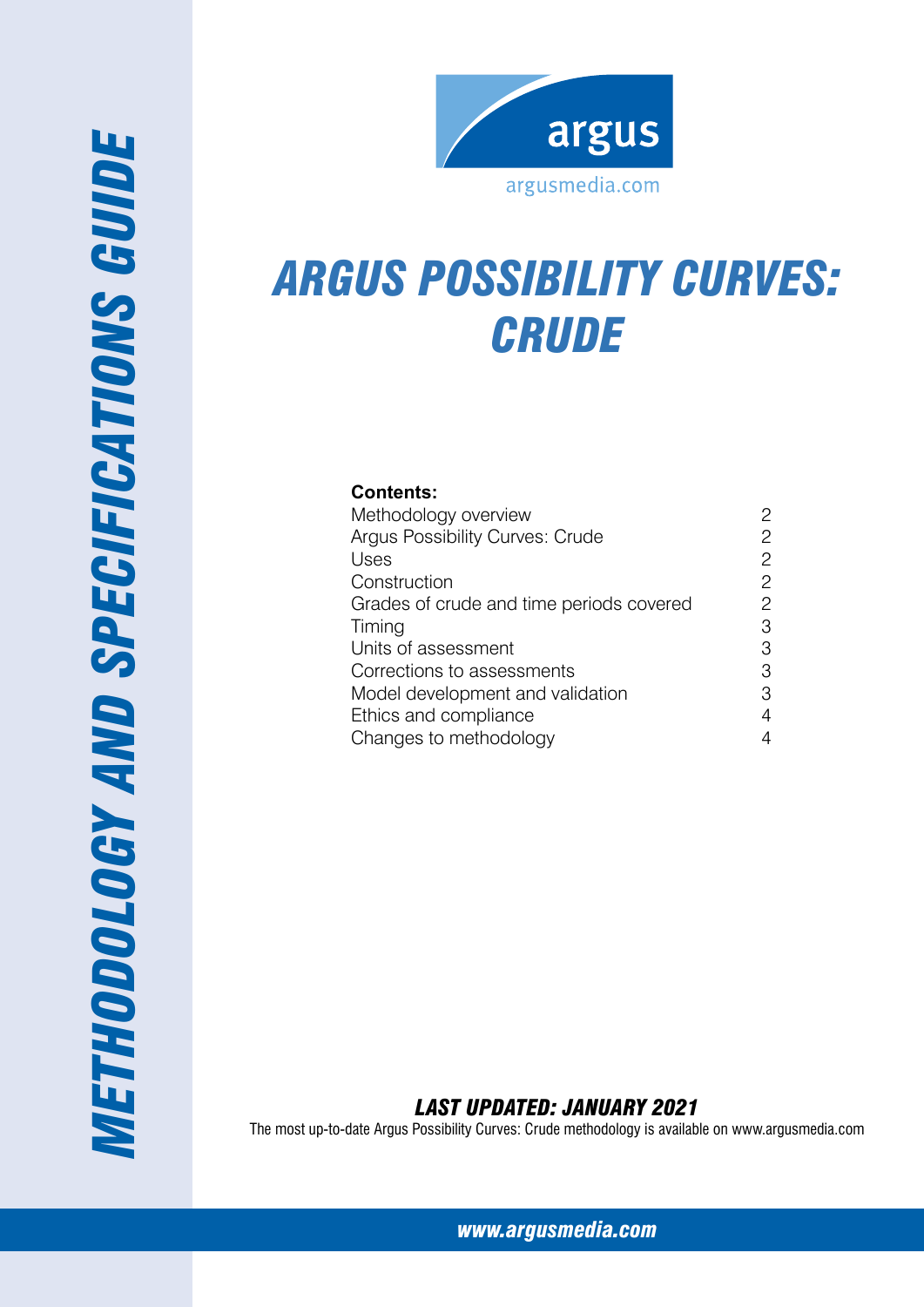# <span id="page-1-0"></span>**Methodology overview**

Argus Possibility Curves: Crude show the likelihood that daily crude time spreads and monthly average crude prices will be within specified price ranges, the drivers of those possibilities and the balance of risk.

The possibility curves rely on Argus data science and market expertise and the extensive history of price assessments and insight reported by Argus journalists.

#### **Argus Possibility Curves: Crude**

The Argus Possibility Curves: Crude service includes several possibility curves — each point of which is a pair of possibility and crude price or price spread — an online visualisation dashboard of the data feed and their underlying drivers, and a daily report that addresses the changes in the composition and weighting of daily drivers. The daily publication provides the top-ranked drivers for each daily possibility curve, as well as representations of the distribution of the importance of the top drivers over time.

Argus possibility curves are an independent view of the cumulative distribution function for possible prices and price spreads of the crudes and timings listed below.

Possibilities are published for 399 quantiles, each representing a 0.25 percentage point likelihood from 0.25pc to 99.75pc. For each quantile a price is published — the price or price spread at daily exchange settlement of the relevant futures contracts, or the monthly average price of Nymex WTI, Ice Brent, Argus WTI Houston, Argus WCS Houston or Argus Mars.

For example, a price of 50¢/bl for the 50pc quantile for WTI crude intermonth spreads indicates that there is a 50pc likelihood that the front-month WTI contract will be no more than 50¢/bl above the second-month WTI contract at the next exchange settlement.

#### **Uses**

The Argus Possibility Curves: Crude service might be used for analysing business strategies, informing business decisions, identifying and measuring risks, valuing exposures, instruments or positions, conducting stress testing, assessing adequacy of capital, managing client assets, measuring compliance with internal limits, maintaining the formal control apparatus of the user, or meeting financial or regulatory reporting requirements and issuing public disclosures.

#### **Construction**

Argus possibility curves are created through statistical analysis and algorithmic processing of a variety of data sources including but not limited to the prices and traded volumes of liquid and illiquid physical and financial markets, fundamentals and other data.

#### **The model**

In keeping with standard industry practice, the Argus Possibility Curves: Crude model is a quantitative approach that applies statistical, economic, financial, and mathematical theories, techniques, and assumptions to process input data into quantitative estimates.

The model involves inputs based on Argus' expert judgment used to produce quantitative output.

The shape of each possibility curve is broadly defined by four distribution parameters — location, dispersion, skewness and kurtosis — which are linked to the crude price or time spread through a distribution function.

The curated universe of Argus data is provided to a machine learning process for the determination of the best combination of drivers for each distribution parameter, by accounting for common information among them each day or month, and the functions through which those drivers are included in the model to produce the final possibility curves. The machine learning framework maintains a balance between its two core objectives — fidelity to the data and managing model complexity.

Those chosen drivers, the functions through which they are included in the model, and the possibility curves they produce are subject to statistical scrutiny to evaluate their predictive value and their appropriateness for inclusion in the day's model.

#### **Underlying data**

Most underlying data sets include at least five years of historical data, although Argus may consider or emphasise longer or shorter historical periods as befits the market situation at the time. The Argus Possibility Curves: Crude service may incorporate both proprietary and publicly available data selected by Argus market experts and secondary data generated by the model itself.

#### **Grades of crude and time periods covered**

#### **Daily Ice Brent time spreads**

The settlement price of the front-month Ice Brent crude futures contract less the settlement price for the second-month Ice Brent crude futures contract.

#### **Daily Nymex WTI time spreads**

The settlement price of the front-month Nymex WTI crude futures contract less the settlement price for the second-month Nymex WTI futures contract.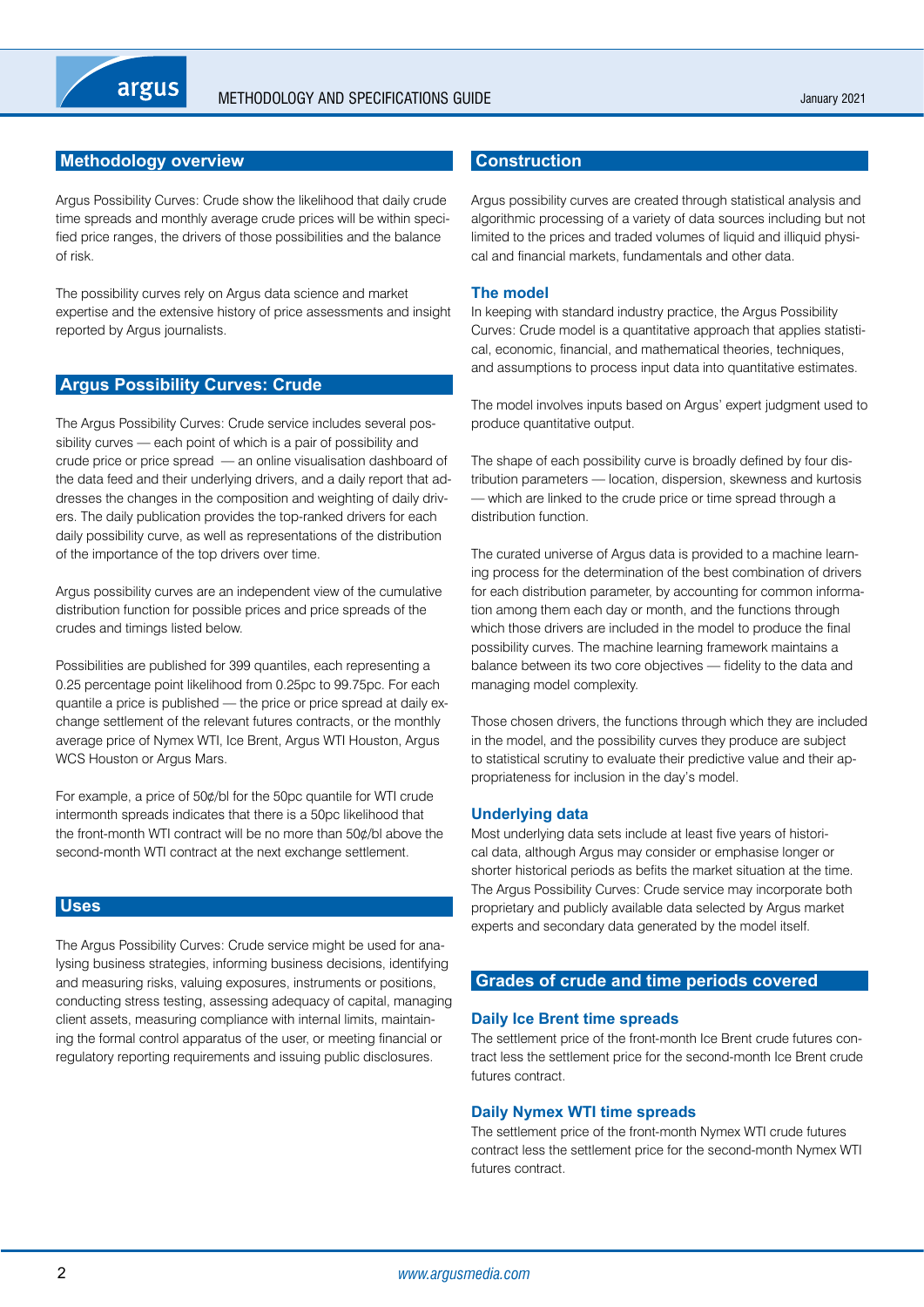<span id="page-2-0"></span>

#### **Daily Ice Brent settlements**

The settlement price of the front-month and second-month Ice Brent crude futures contracts.

#### **Daily Nymex WTI settlements**

The settlement price of the front-month and second-month Nymex WTI crude futures contracts.

#### **Nymex WTI monthly**

Three possibilities curves are published each month.

- The average of daily front-month Nymex WTI settlement prices during the month of publication.
- The average of daily front-month Nymex WTI settlement prices during the month after publication.
- The average of daily front-month Nymex WTI settlement prices during the second month after publication.

For example, on 1 May, Argus published possibility curves for the average Nymex WTI front-month settlement for the trading months of May, June and July.

#### **Ice Brent monthly**

Three possibilities curves are published each month.

- The average of daily front-month Ice Brent settlement prices during the month of publication.
- The average of daily front-month Ice Brent settlement prices during the month after publication.
- The average of daily front-month Ice Brent settlement prices during the second month after publication.

For example, on 1 May, Argus published possibility curves for the average Ice Brent front-month settlement for the trading months of May, June and July.

#### **Argus WTI Houston monthly**

Three possibilities curves are published each month.

- The average of daily Argus WTI Houston front-month price assessments during the month of publication.
- The average of daily Argus WTI Houston front-month price assessments during the month after publication.
- The average of daily Argus WTI Houston front-month price assessments during the second month after publication.

For example, on 1 May, Argus published possibility curves for the average of daily Argus WTI Houston front-month price assessments for the publication months of May, June and July.

#### **Argus WCS Houston monthly**

Three possibilities curves are published each month.

- The average of daily Argus WCS Houston front-month price assessments during the month of publication.
- The average of daily Argus WCS Houston front-month price assessments during the month after publication.

• The average of daily Argus WCS Houston front-month price assessments during the second month after publication.

For example, on 1 May, Argus published possibility curves for the average of daily Argus WCS Houston front-month price assessments for the publication months of May, June and July.

#### **Argus Mars monthly**

Three possibilities curves are published each month.

- The average of daily Argus Mars front-month price assessments during the month of publication.
- The average of daily Argus Mars front-month price assessments during the month after publication.
- The average of daily Argus Mars front-month price assessments during the second month after publication.

For example, on 1 May, Argus published possibility curves for the average of daily Argus Mars front-month price assessments for the publication months of May, June and July.

## **Timing**

Daily time spread and settlement possibility curves are published Monday-Friday, except when that day is not an Ice Brent trading day or the following day not a Nymex WTI trading day.

Daily time spread and settlement possibility curves follow the Ice and CME holiday schedules. Forward months roll three days before expiry.

Monthly possibility curves are published by the third trading or Argus publication day of each calendar month.

A publication scheduled is available at <www.argusmedia.com>

#### **Units of assessment**

Drivers are ranked by weight within the model that determines the shape of the possibility curves. Weights of the top drivers add up to 100 and are based on the data input into the machine learning framework after any transformations that may have been applied to the raw data.

Crude prices and differentials are published in \$/bl.

#### **Corrections to assessments**

Argus will on occasion publish corrections to possibility curves only if there has been an error in the execution of the model or similar technical error. Possibility curves are published with the information available to Argus at the time. Subsequent revisions to input data, including Argus price assessments, may result in an update to the possibility curves for a given day (the publication of a second curve for a specific day) but will not result in the correction of previously published possibility curves (the replacement of a previously published curve).